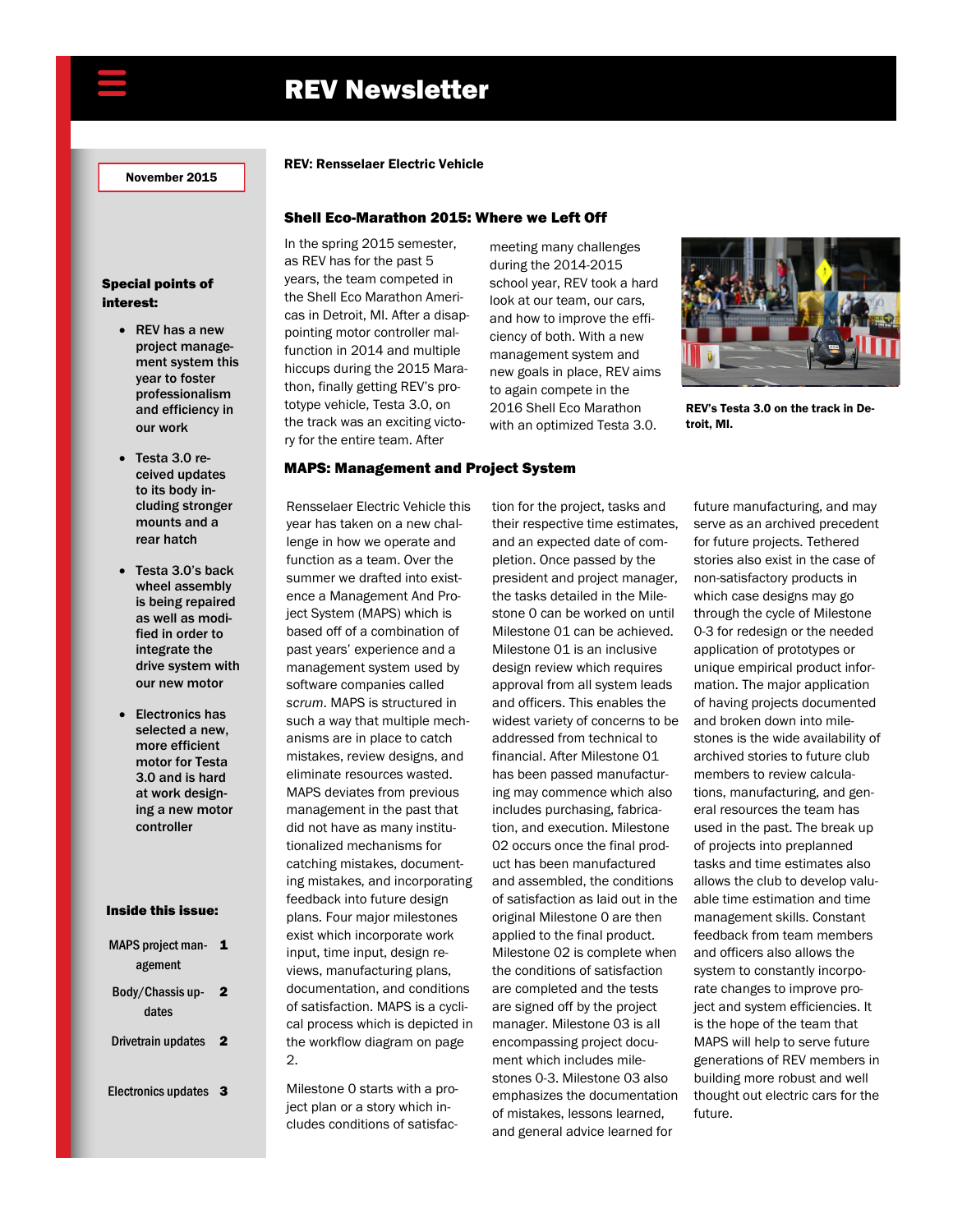#### **REV Newsletter Page 2**



MAPS workflow diagram

# Body/Chassis Team

Since Rensselaer Electric Vehicle started its 2015-2016 season, the Body Chassis team has dedicated countless hours to their work. With numerous stories approved and moving along, two standouts take center stage. These two particular stories encompass work on creating a back access hatch and redesigning the mounts that keep the bottom of the body connected to the vehicle's chassis. The mission of the hatch is to make the motor and rear of the vehicle easily acces-

sible for maintenance by multiple REV members. The mounts are being designed such that the bottom half of the body will be held closer to the main chassis and the materials being used to form the mounts are actually repurposed parts from an older car that was decommissioned this year. As the body chassis team of REV continues its diligent work, they hope to make a lasting mark in this year's Shell EcoMarathon.



New back hatch for access to back wheel

"It is the hope of the team that MAPS will help to serve future generations of REV members in building more robust and well thought out electric cars for the future. "



Sprocket adaptor assembly

#### Drivetrain Team

The Drivetrain subsystem has been working on a variety of projects to upgrade old systems. REV has purchased a new motor for Testa, which requires that many components be improved or modified to fit the new design. In addition, at the end of the Spring 2015 semester Testa's rear wheel hub was damaged during testing. Drivetrain has therefore been working to replace the rear wheel assembly with components that will fit the new motor.

It was determined that the failure last year was caused by a misalignment between the rear wheel brake caliper and brake rotor, which caused a great deal of stress on the hub to the point that the brake rotor screws sheared through the piece. In order to prevent this in the future, Drivetrain has been working on an improved rear brake mount that will hold the brake caliper securely and aligned with the

brake rotor. The previous brake mount was made from two pieces and experienced an unacceptable amount of play when bolts were not tightened correctly; the new design features a single piece that will be adjusted to accommodate the brake caliper.

One of the improvements to Testa involves the chain drive system. The rear drive system previously used two chains to link the motor to the rear wheel in order to achieve a necessary gear ratio and sufficient torque to drive the car. The new system will use only one chain because the original connection between the intermediary gear and the body was not sufficiently strong. Drivetrain therefore sourced motor sprockets and wheel cassettes to achieve the correct gear ratio.



Two members test new body mounts by standing in Testa



Drawings of the motor mo design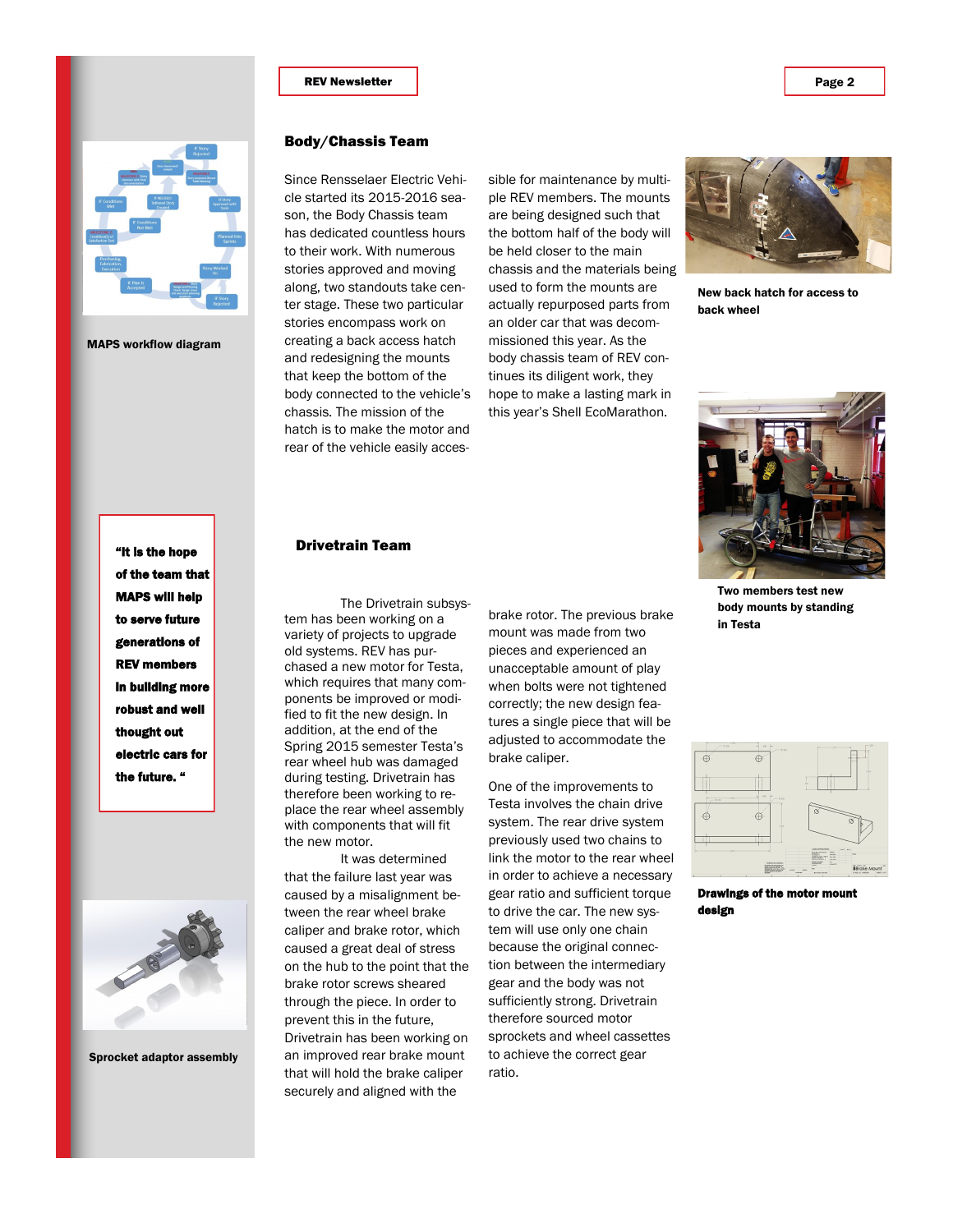Page 3

To link the chain to the motor, the team purchased a 9-tooth sprocket and has designed an adapter to tightly attach the sprocket to the motor. This is necessary because the sprocket inner diameter is too large to fit onto the shaft of the selected motor. The figure on page 2 displays the design of the sprocket adapter as it fits to the sprocket and motor shaft. To manufacture the adapter the team will request EDM wire cutting services of a local engineering company, Troy Tool and Engineering.

Drivetrain is also designing a motor mount to fit the dimensions of the newer motor.

### Electronics Team

To start off the Fall 2015 semester, the electronics system worked on acquiring a new motor for REV's current prototype car Testa. The vehicle previously utilized a brushed DC 6000W motor that had been on several other REV vehicles before it. However, this motor was neither efficient nor easy to control with its demanding current draw. Thus a downgraded motor to 1000W and an increased gear ratio will be more efficient and put less stress on the motor controller. Before mounting the motor in the car, several tests will be run to determine the motor's characteristics. As REV encourages students of all majors, some of the members that are interested in software developed programs to communicate with microcontrollers which will be able to detect the motor's temperatures and graph the motor's current draw with respect to time. Upon successful completion of these tests, the motor

will be installed into Testa 3.0 with the help of the drivetrain team..

The motor mount

takes the shape of a single rectangular sheet that is bolted directly onto the chassis, on which the motor itself is attached. The slots on which the motor is bolted allow one to introduce slack to the drive chain easily, as the motor bolts can be loosened and the motor adjusted forwards or backwards. A stock sheet of aluminum will be taken to the waterjet service run by the MANE department in order to create those slots. Mounting holes to attach the piece to the body will then be made. This design is also displayed on page 2.

The new motor needs a new motor controller which is the other central task of the electronics team. In order to satisfy officials reviewing the electronics and to make it easier on new members, the motor controller consists of a very simple layout. It will use power MOSFETs to switch the motor on and off while also measuring the current to prevent it from exceeding a preset maximum value. While the previous car put all the controls at the driver's hands, the current upgrade to the car will change from a throttle to a pedal. This allows the driver to focus on steering and braking, both of which are done with the driver's hands. At the center of this motor controller is a microprocessor. Due to time constraints and a few other factors, a simple ATmega328 microprocessor will take this

position. A big concern for the team is time commitment and the ability to teach new members. The simplicity of the motor controller does not call for a complex microprocessor that would take time for the team to learn.

Current work on this controller regards the heat dissipation from the MOSFETs and the efficient way to step down the voltage from the 36V battery to an acceptable voltage for the microprocessor. The team is also attempting to implement the model using OrCAD PSpice which poses some difficulties as the DC motor is a harder component to simulate. The Electronic System welcomes this challenge, though, as increased membership within the system allows more thorough work and better quality results.

"A big concern for the team is time commitment and the ability to teach new members. "



Testa 3.0's new 1000 W motor



PSpice simulation of simplified car circuit.